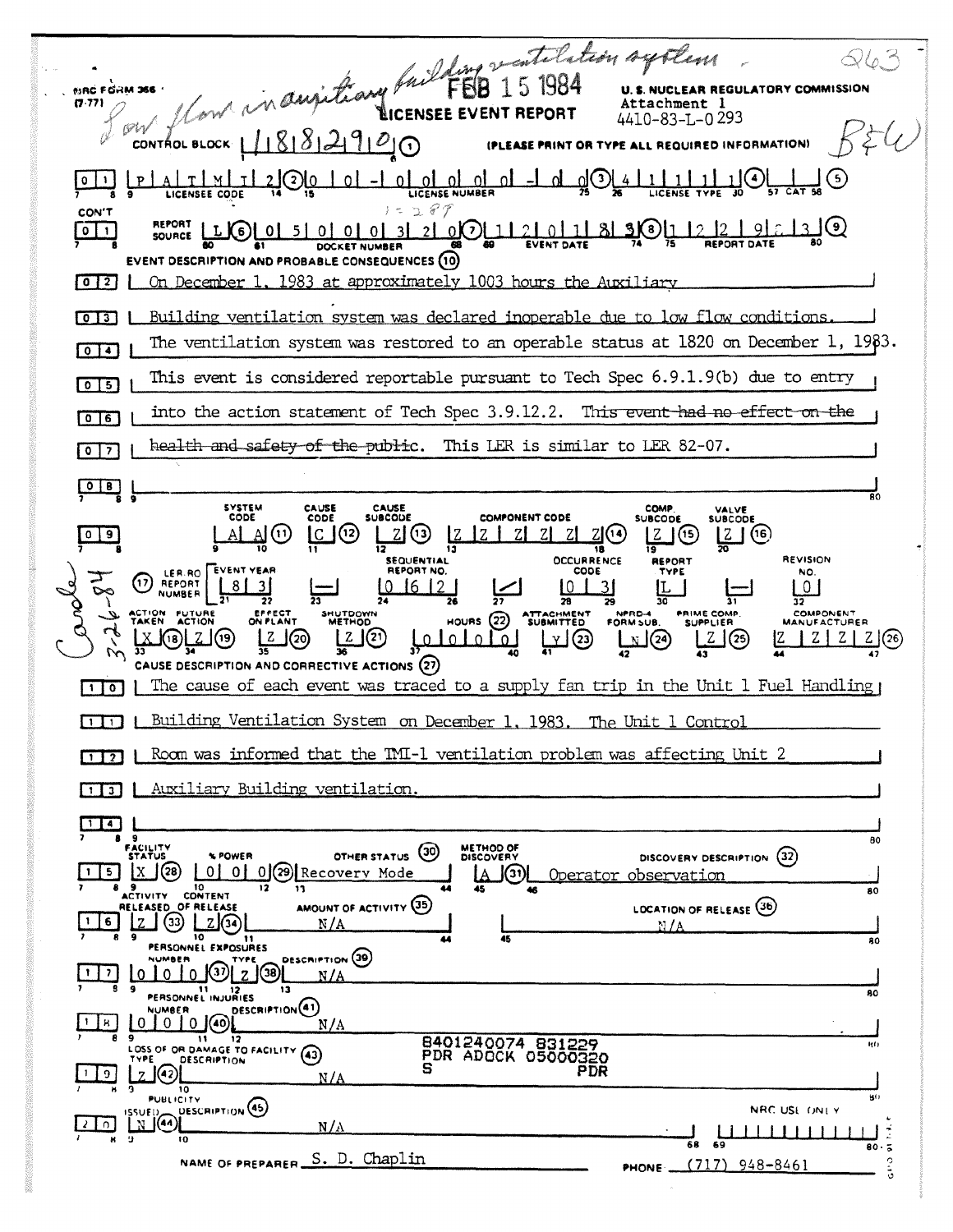Attachment 2 4410-83-L-0293 Page 1 of 2

## LICENSEE EVENT REPORT NARRATIVE REPORT INT-II LER 83-62/03L-0 EVENT DATE - DECEMBER 1,1983

### I. EXPLANATION OF OCCURRENCE

At 1003 hours an December 1, 1983 the Auxiliary Building Ventilation System was declared inoperable due to *low* exhaust flowrate. The occurrence placed the unit in the action statement of Technical Specification 3.9.12.2. The system was returned to operable status when the flowrate was restored at 1820 hours on the same date. This event is considered reportable under Section  $6.9.1.9(b)$  due to entry into and compliance with the action statement of Recovery Technical Specification 3.9.12.2.

### II. CAUSE OF THE OCCURRENCE

The cause of this event was traced to a supply fan trip in the Unit 1 Fuel Handling Building on December 1, 1983. The fan trip resulted in lowering the pressure in the Unit 2 Fuel Handling Building and Auxiliary Building. Operating as designed, the Unit 2 Auxiliary Building vortex dampers closed partially to maintain the proper AP between the building and atmoshperic pressure. The partial closing of the vortex dampers caused the Auxiliary Building exhaust flowrate to drop below the minimum allowed value specified for operability.

# III. CIRCUMSTANCES SURROUNDING THE OCCURRENCE

At the time of the occurrence, the Unit 2 facility was in a long-term cold shutdown state. The reactor decay heat was being removed via loss to ambient. Throughout the event there was no effect on the Reactor Coolant System or the core.

### IV. CORRECTIVE ACTIONS TAKEN OR TO BE TAKEN

### IMMEDIATE

No action was taken by Unit 2 personnel, except for communication with the Unit 1 Control Rom, since the **only means** of restoring full exhaust flowrate was to restore the supply air flowrate, i.e., restart the Unit 1 Fuel Handling Building supply fans. The Unit 1 Control Room was informed that the TMI-1 ventilation problem was affecting Unit 2 ventilation, operation.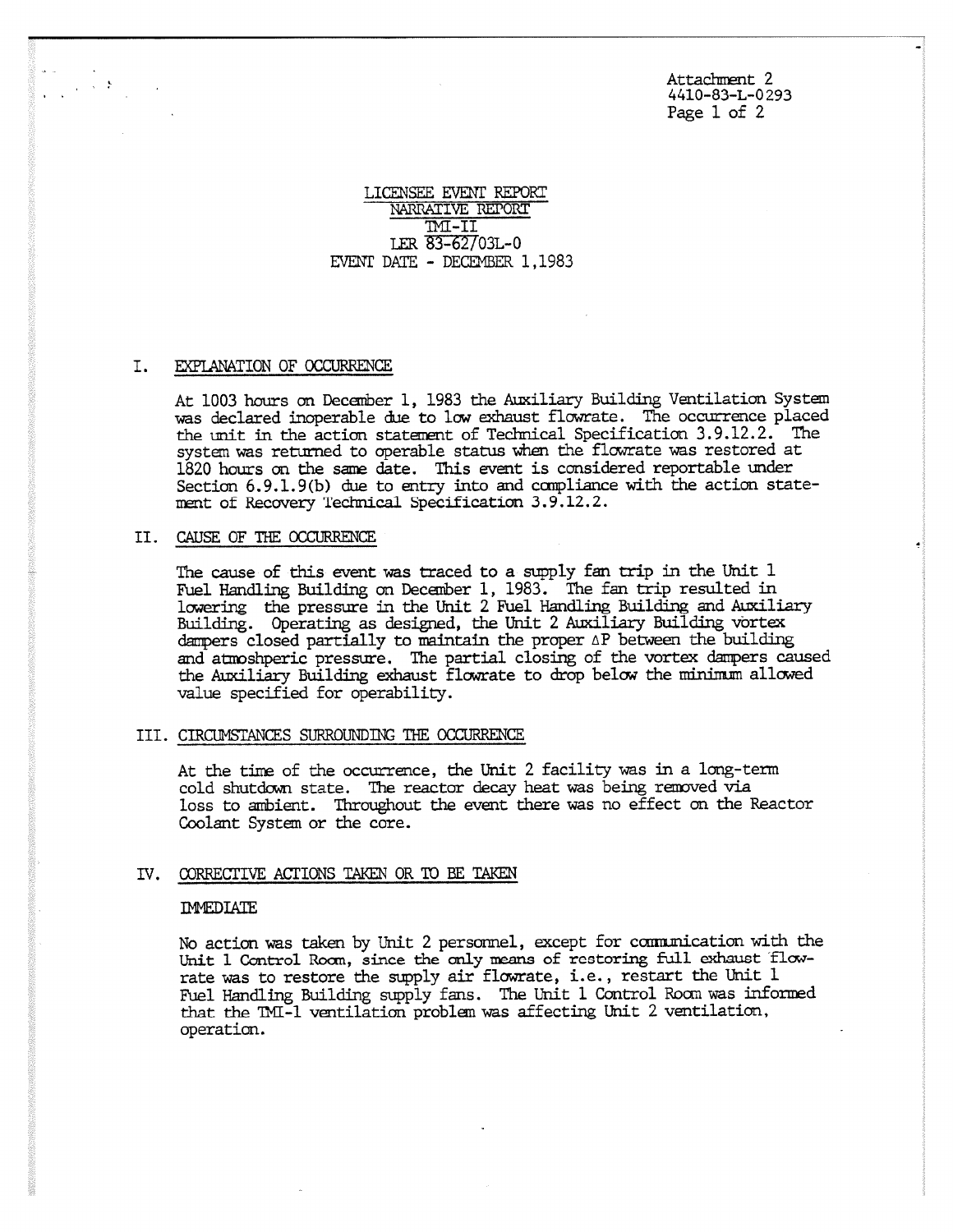Attachment 2 4410-83-L-0 293 Page 2 of 2

## LONG TERM

Since the occurrence had no initiating cause controlled by Unit 2, the Unit 2 Auxiliary Building Ventilation System did not fail (the vent, system compensated for changing  $\vartriangle$  P as designed), and there existed no safety related failure or concern (negative pressure within the building was maintained), no further corrective action is considered appropriate.

# V. COMPONENT FAILURE DATA

N/A